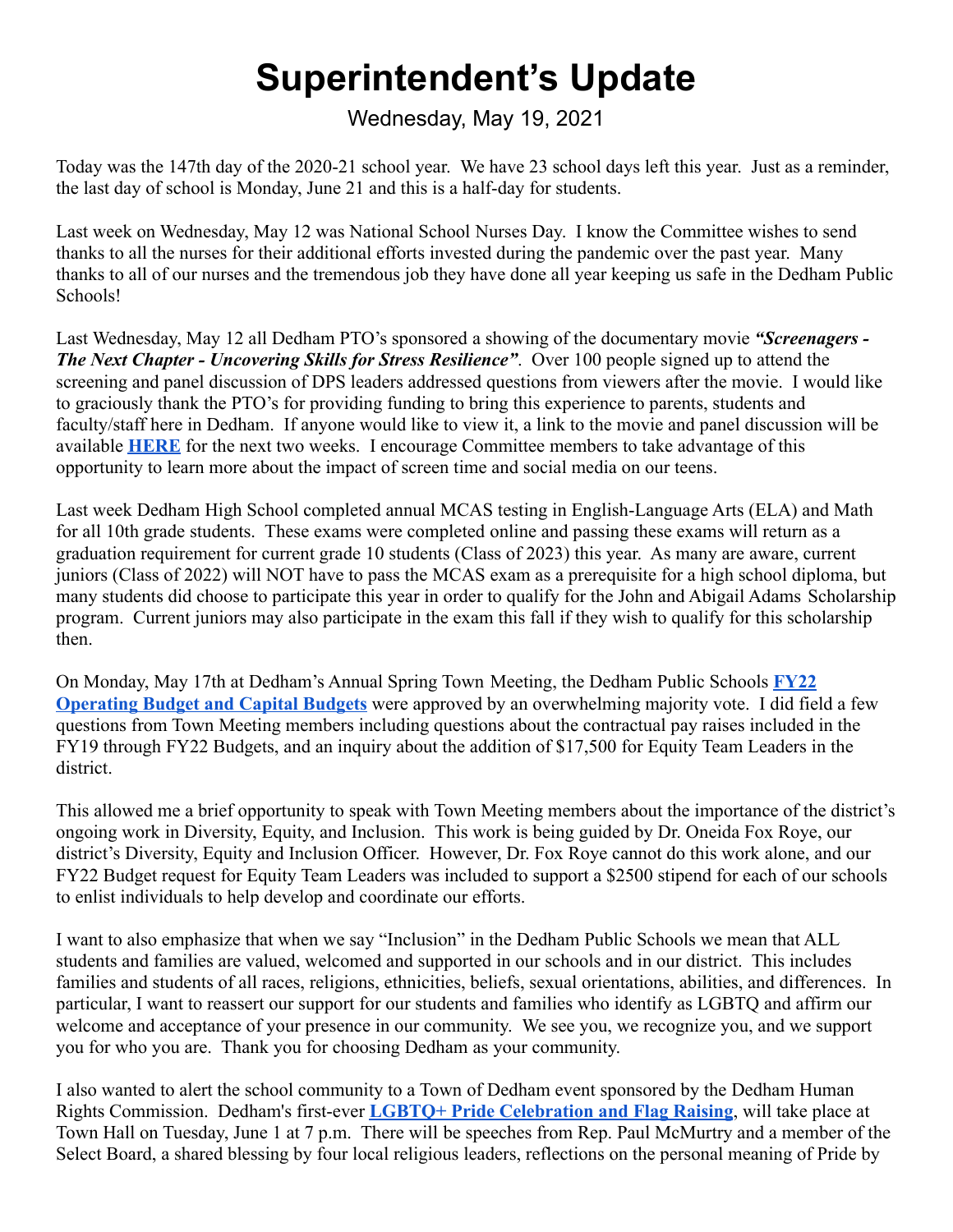members of the local LGBTQ+ community, musical performances and a trivia contest with prizes from Dedham restaurants and shops. All community members are welcome and invited to attend.

As everyone is aware, on Monday this week **the Baker-Polito [administration announced sweeping new](https://www.mass.gov/news/baker-polito-administration-to-lift-covid-restrictions-may-29-state-to-meet-vaccination-goal-by-beginning-of-june) [guidance regarding reopening plans](https://www.mass.gov/news/baker-polito-administration-to-lift-covid-restrictions-may-29-state-to-meet-vaccination-goal-by-beginning-of-june)** in response to dropping rates of COVID-19 in the Commonwealth. I will address these new guidelines and their impact on the operational aspects of our district in my COVID-19 update.

This week all elementary schools completed in-person MCAS testing in ELA for students in grades 3-5. Next week the same students will complete MCAS Math testing. These tests are an abbreviated version of the typical annual exams, with only one 60-minute session for each subject.

Some members of the community may be aware that DHS Senior Jaden Thompson was severely injured in a tragic car accident in March. The community will be holding a Vigil of Hope for Jaden in conjunction with his family **this Sunday, May 23rd at 6:30 PM** in front of the Allin Congregational Church on 683 High Street in Dedham. Reverend Cheryl Kerr from Allin will lead attendees in positive thoughts for Jaden and his family. This is a non-denominational event and all are welcome to attend.

Last Thursday I facilitated a meeting with representatives from Dedham Parks and Recreation, Dedham Community House, the YMCA, Dedham Youth Commission, the Dedham Public Library, Dedham Police, and Dedham Country Day's Horizons Program to discuss how we could best collaborate regarding summer programming for Dedham students. This was a productive conversation, and we are currently surveying parents of all students recommended for additional summer support in Grades K-5 to help provide whatever students and families need.

On Friday, May 14 I participated in an all-day followup systems thinking workshop with ECEC faculty and staff to plan a Kindergarten Jump Start program for students who show increased need to improve Kindergarten readiness during their screenings this spring. Over 100 students are currently scheduled to be screened next week at the ECEC, and we hope to design and implement this program during the month of July.

I recently received word from Dedham Police Chief Mike D'Entremont that his department will be running a **[Citizen Police Academy](https://drive.google.com/file/d/1i92kWjkjYao2kXuOm-qNPWaGO7VMNzFH/view?usp=sharing)** informational training program this summer. Any resident is welcome to apply and there is no cost to participants. There is a maximum capacity of only 10 participants, so I encourage anyone interested to apply right away.

I am very pleased to inform the Committee that the district has received a **[\\$5000 grant award from Norfolk](https://drive.google.com/file/d/1pS6cp5Zu6ZzGYOvswIpolGuNnCcb3a0B/view?usp=sharing) [County](https://drive.google.com/file/d/1pS6cp5Zu6ZzGYOvswIpolGuNnCcb3a0B/view?usp=sharing)** to address mental health needs in the Dedham Schools. This grant will be used to defray the costs of implementing a universal mental health screening tool within the District (PreK-12). Our Director of Counseling Services Dr. Ashley Dube and Greenlodge Psychologist Jessica Blais combined in writing this grant and we received notification of the award last week. The **[grant application](https://docs.google.com/document/d/1Yehi8TXiAdA_xljKi_hDjLy0uTYBu55HoTjCYf5h5jM/edit?usp=sharing)** and award letter are in tonight's donations folder.

The annual Scully Award nominees are in!! Thank you again to all of the judges who contributed their time and effort to watch and vote on all of the best student videos this year. This year's ceremony will be virtual and is being held on **Wednesday, May 26th at 7pm via Zoom**. There is a banner on the DPS and DHS website that will be a live link to the awards ceremony when the event begins. There will be student hosting and multiple students presenting the nominees and announcing the winners. Please join in! A link to all of the nominees in and their videos is here: [2021 Scully Award Nominees](https://docs.google.com/document/d/1oOWeLQiYVydWvBv6FJCcSl0--YtvXd8bQ4pskKjIh68/edit?usp=sharing)

The DHS Performing Arts Company recently released a **[1-minute trailer for their upcoming virtual](https://drive.google.com/file/d/1YNHHAYB6Yu-cLQDSGaDn4jmltdIYoceZ/view) [presentation of MacBeth](https://drive.google.com/file/d/1YNHHAYB6Yu-cLQDSGaDn4jmltdIYoceZ/view)**. The full release will take place on Friday, May 28th at 7:00 PM. You can tune in **[by clicking on this link](https://drive.google.com/file/d/1YNHHAYB6Yu-cLQDSGaDn4jmltdIYoceZ/view)**.